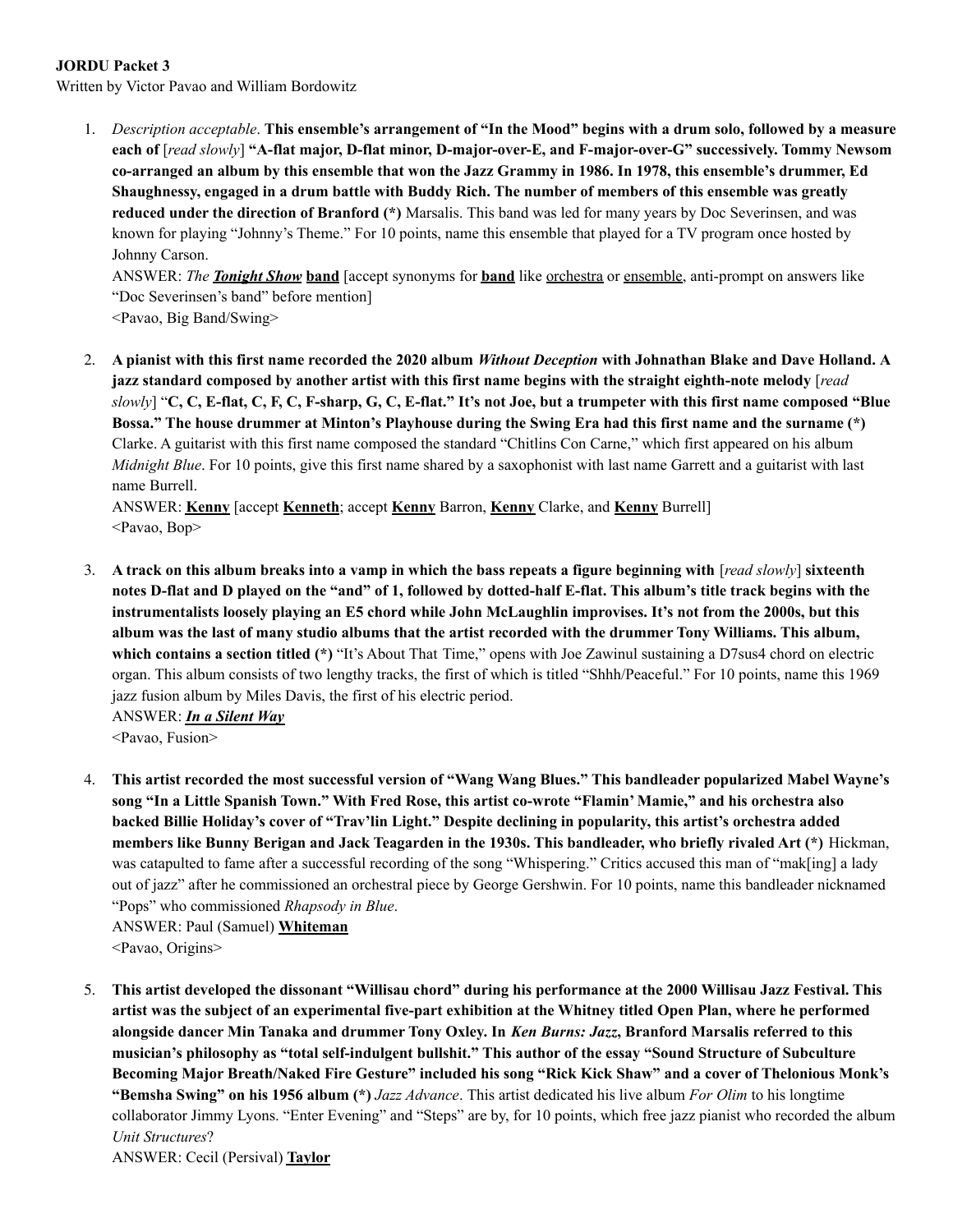6. Wes Montgomery's album Portrait of Wes closes with a track that has this title. In 1962, the vocal trio Lambert, Hendricks & Ross popularized a song with this title. The trumpet solo on the most famous recording of a song with this title frequently returns to the figure of fast repeated Fs interspersed with jumps to higher notes. This word titles an album that contains the tracks "Along Came Betty" and "The Drum Thunder Suite." Pepper Adams plays a bari sax solo at the beginning of a song that has this title; that song appears on the album (\*) Blues and Roots. Another song that has this title begins with the figure "F, [pause] short F, long A-flat, [pause] short A-flat, long F, [pause] short low C, long E-flat, [pause] F." That song was composed by Bobby Timmons. For 10 points, give this word that names both a song and album by Art Blakey and the Jazz Messengers. ANSWER: "**Moanin**'"

<Pavao, Bop>

- 7. The saxophone melody at the beginning of "Sleep Talk" by Ornette Coleman quotes a work by this composer. Alice Coltrane's album Lord of Lords contains a track titled "Excerpts from" a work by this composer. In 2014, The Bad Plus trio recorded an album-length interpretation of one of this composer's works. This composer of Piano-Rag-Music **allegedly watched Charlie Parker perform at a club in 1951. Woody Herman commissioned this composer's** (\*) *Ebony Concerto*. Parker also guest performed on Neal Hefti's "Repetition," which quotes the "Augurs of Spring" movement from a work by this composer. Many jazz musicians were influenced by, for 10 points, which composer's *Rite of Spring*? ANSWER: Igor (Fyodorovich) **Stravinsky** <Pavao, Big Band/Swing>
- 8. Chu [choo] Berry's cover of this song abruptly switches to double time after the first chorus, during which Roy Eldridge plays a trumpet solo. Soloists often find improvisations over this song difficult because it modulates from D-flat major to D major when entering the B section. A cover of this song recorded in 1939 ignores the melody almost completely after the first chorus, and features just two A-A-B-A choruses of improvisation on the tenor sax. John **Coltrane's reharmonization of this song opens side 2 of his album** (\*) *Coltrane's Sound*. This song's lyrics begin "My heart is sad and lonely! For you I sigh, for you dear only." A 1939 cover of this standard often recognized as a forerunner of bebop was recorded by Coleman Hawkins. For 10 points, name this composition by Johnny Green, the most recorded jazz standard of all time.

ANSWER: "**Body and Soul**" <Pavao, Bop>

9. James William Guercio produced this band's self-titled album. Dick Halligan arranged the Erik Satie pieces that bookend this band's self-titled album. Fred Lipsius is best known for performing with this band, whose debut album was titled Child Is Father to the Man. David Clayton-Thomas joined this band after many of its original **instrumentalists left it. Al** (\*) Kooper was an original member of this band, which covered the Motown song "You've Made Me So Very Happy." A 1968 album by this band features a cover of Laura Nyro's "And When I Die." For 10 points, name this jazz rock band that recorded the song "Spinning Wheel."

ANSWER: **Blood, Sweat & Tears** <Pavao, Other>

10. Will Marion Cook invited this artist to join his Southern Syncopated Orchestra in touring Europe. George Baquet mentored this musician after allegedly discovering him playing on a street corner. Mezz Mezzrow financed a series of recordings this artist made with trumpeter Tommy Ladnier. In 1941, this artist played six different instruments on **one of the first overdubbed recordings ever, his cover of (\*)** "The Sheik of Araby." This artist plays the melody on the first chorus of "Wild Cat Blues" by Clarence Williams' Hot Five. This artist's compositions such as "Si Tu Vois Ma Mère" and "Petite Fleur" were inspired by his time living in France. For 10 points, name this early jazz clarinetist and soprano saxophonist from New Orleans.

ANSWER: Sidney (Joseph) **Bechet** <Pavao, Origins>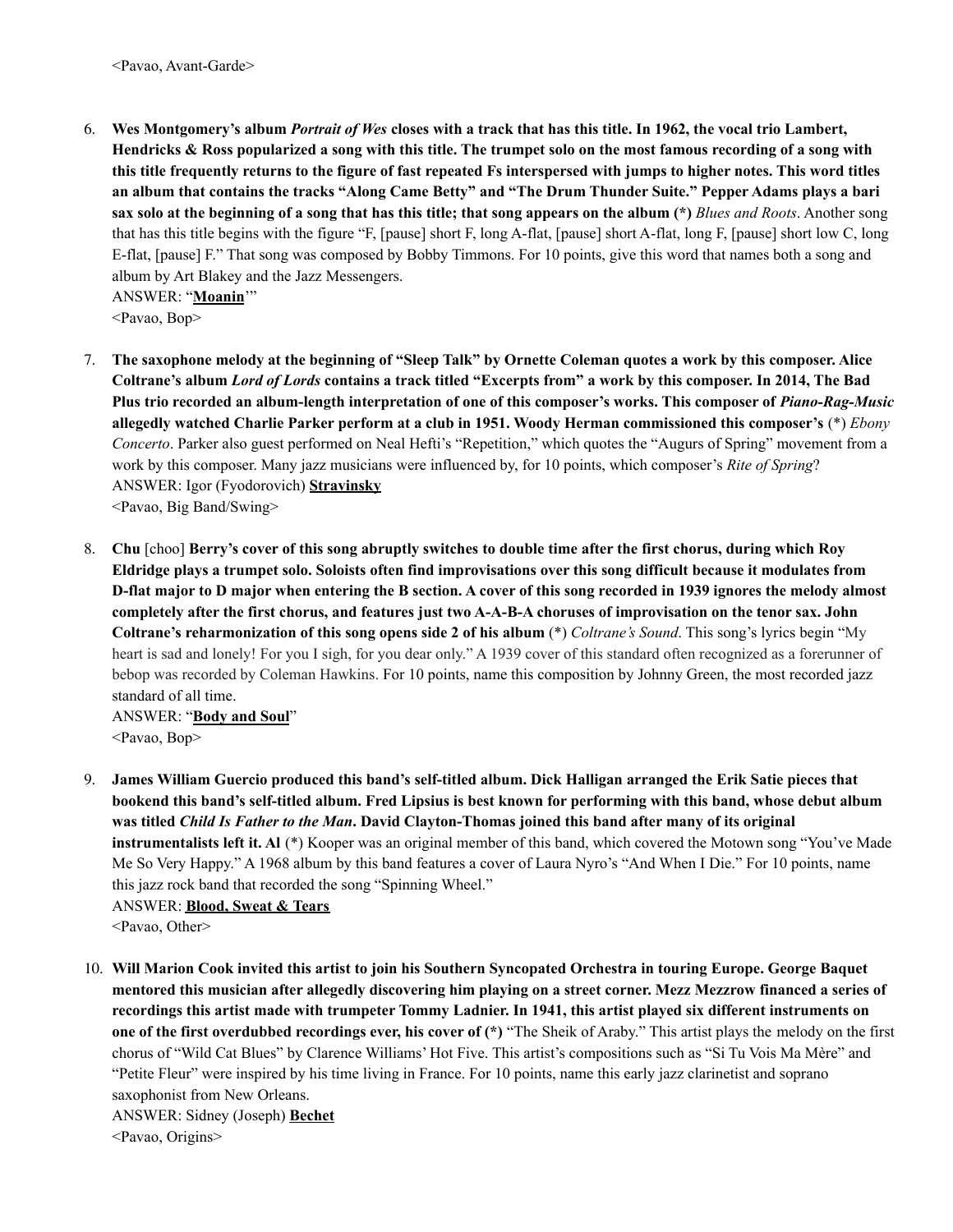11. A jazz waltz by this artist in B-flat major abruptly switches to an F-sharp minor 7 chord in the solo section, where that chord alternates with an E major 7 chord for several bars. The 13-minute title track of a 1971 album by this artist features lengthy solos by Billy Byers on the trombone and Don Preston on the minimoog. Xylophonist Ruth Underwood is featured on this artist's song "Inca Roads." The title character of one of this artist's songs wears his hair "gassed back" and a pair of khaki pants with his shoes "shined black." "Blessed Relief" and (\*) "Cleetus Awreetus-Awrightus" appear on a 1972 album by this artist. Another album by this artist opens with the tracks "Peaches En Regalia" and "Willie the Pimp." For 10 points, name this jazz fusion guitarist who recorded the albums *The Grand Wazoo* and *Hot Rats*.

## ANSWER: Frank (Vincent) **Zappa**

<Pavao, Fusion> *Note: the first clue describes Zappa's composition "Blessed Relief"*

12. A cover version of this album's title track has flute and organ double the melody and appears on Madlib's album Shades of Blue. Carmell Jones recorded the trumpet parts for this album after Blue Mitchell quit the quintet that recorded it. The A section of this album's first track consists of the chord progression F minor 9, E-flat 9, D-flat 9, and C9. This album, which contains the track "Calcutta Cutie," opens with a song that begins with the bass ostinato (\*) short F, long F [pause] high short C, long C [pause]. This album contains the track "The Natives Are Restless Tonight," and was released the same year as the artist's album *The Cape Verdean Blues*. Steely Dan co-opted the bass line of this album's title track on their hit "Rikki Don't Lose That Number." For 10 points, name this 1965 album released by Horace Silver. ANSWER: *Song For My Father*

<Pavao, Bop>

13. After leaving Fletcher Henderson's band, Don Redman became director of a group named after this substance. That group was led by William McKinney. This is the first word in the title of a Duke Ellington composition whose melody begins with the figure [read slowly] "quarter rest, quarter note C, eighth notes low G, B-flat," quarter note D, dotted quarter note C, eighth note C. In 1934, Adelaide Hall and a young Lena Horne starred in a "parade" at a (\*) venue named for this substance, which was segregated, unlike the rival Savoy Ballroom. In 1927, Duke Ellington made a groundbreaking performance at that club. For 10 points, name this commodity that named a New York City club popular during the Prohibition Era.

ANSWER: **cotton** [accept "**Cotton** Tail" and **Cotton** Club (Parade)] <Pavao, Big Band/Swing>

- 14. A standard composed by this artist opens with quickly alternating D minor 11 and G dominant 7 sharp-5 sharp 9 **chords played over an Afro-Cuban swing rhythm. This artist's relationship with his abusive manager Oscar Goodstein may have inspired his composition "Glass Enclosure."A collection of recordings nicknamed "The Roost** Sessions" feature this artist in a trio with Curley Russell and Max Roach. A 1952 album by this artist, whose title **contains this artist's name prefaced with the word** (\*) "Amazing," contains his standard "Un Poco Loco." This artist's album *Jazz Giant* contains a virtuosic cover of "Cherokee," as well as his own composition "Tempus Fugue-it." This pianist replaced Lennie Tristano as part of "The Quintet" that recorded *Jazz at Massey Hall*. A standard is named for "Bouncing with," for 10 points, what early bebop pianist? ANSWER: Bud **Powell** [or Earl Joseph **Powell**] <Pavao, Bop>
- 15. Honoré Dutrey was best known as a member of this man's band. This artist's supposed love for "sugar sandwiches" in his youth caused him to develop gum disease. Bill Johnson developed the "slap" style of playing bass while a member of this man's band. "Canal Street Blues" was one of many songs this artist's band recorded for Gennett Records after **traveling to Richmond, Indiana. Jelly Roll Morton's Red Hot Peppers covered this artist's song** (\*) "Doctor Jazz." Clarinetist Johnny Dodds improvises two choruses over stop-time rhythm played by the rest of the band in this artist's song "Dippermouth Blues." For 10 points, name this cornetist and mentor of Louis Armstrong. ANSWER: (Joseph Nathan) "King" Joe **Oliver** <Pavao, Origins>